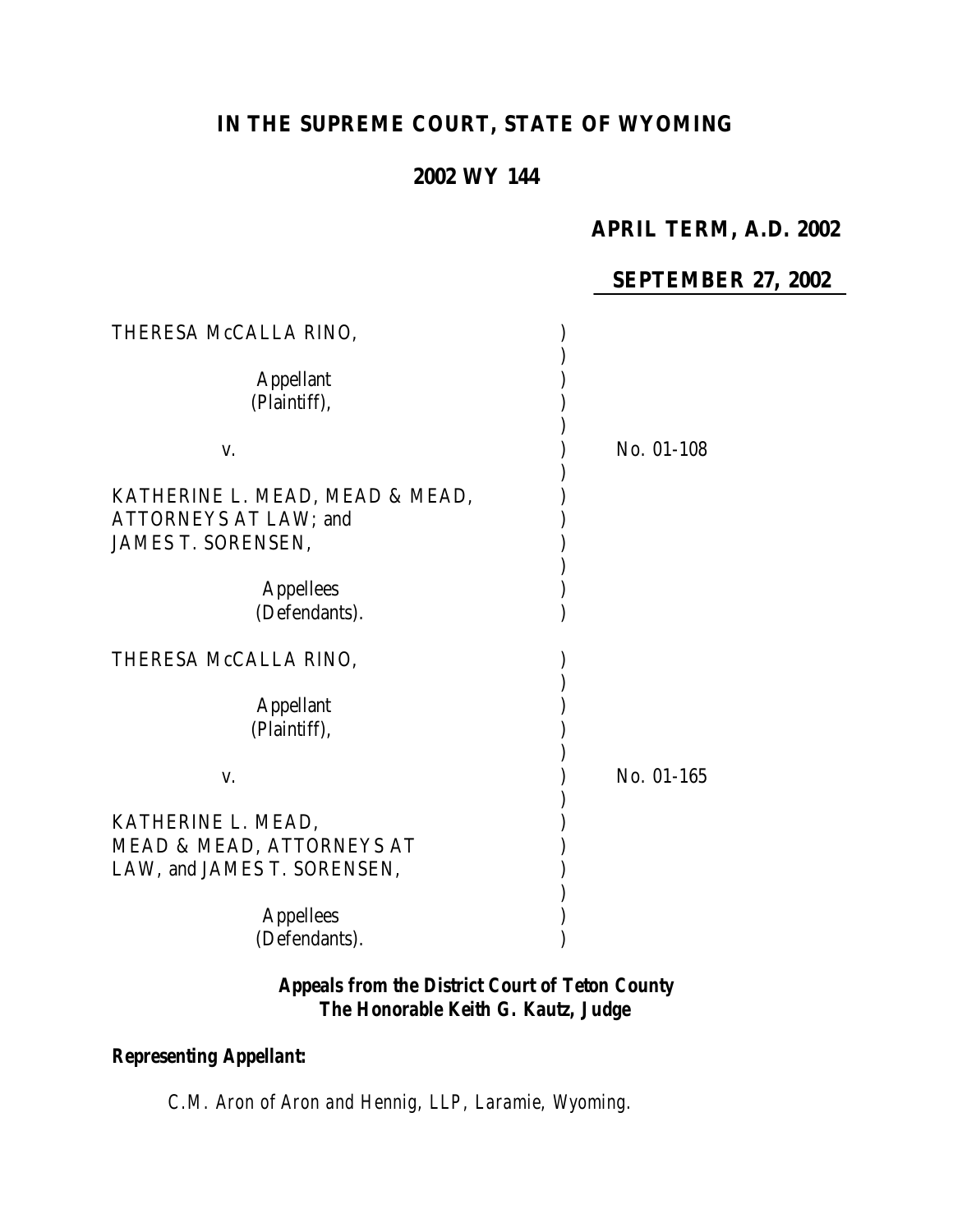#### *Representing Appellee Katherine L. Mead and Mead & Mead, Attorneys at Law:*

*Richard E. Day and Susan Chapin Stubson of Williams, Porter, Day & Neville, P.C., Casper, Wyoming.*

*Representing Appellee James T. Sorensen:*

*Mark W. Gifford, Casper, Wyoming.*

#### *Before HILL, C.J., and GOLDEN, LEHMAN,\* and VOIGT, JJ., and DONNELL, D.J.*

*\* Chief Justice at time of oral argument.*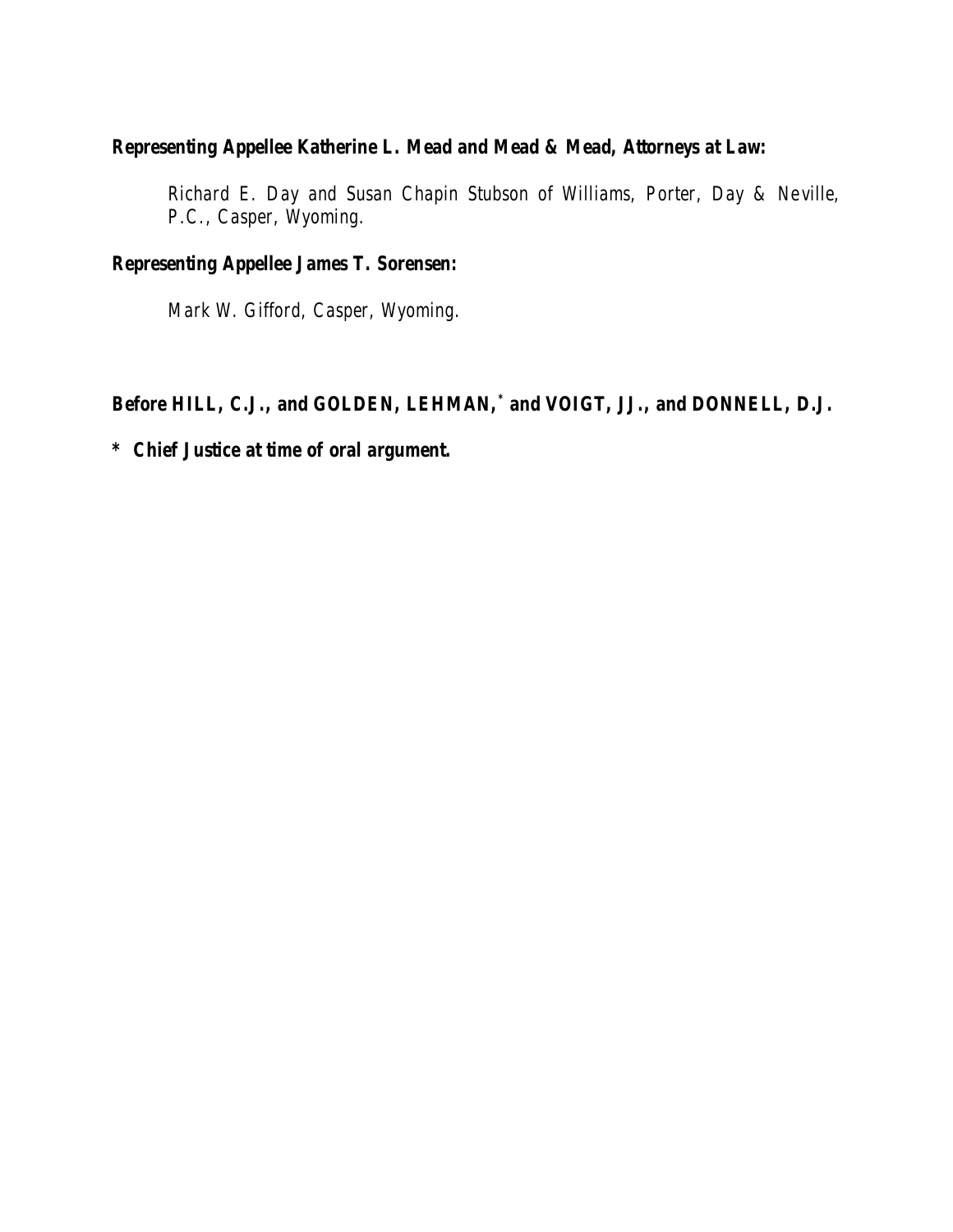## **VOIGT, Justice.**

[¶1] These consolidated appeals are challenges to the district court's grant of summary judgment to an attorney and an accountant in a professional malpractice case and the district court's further denial by inaction of a subsequent motion to reconsider. We affirm the summary judgment in favor of the accountant because there are no genuine issues of material fact as to whether he made any professional representations that were relied upon by the appellant, and he is entitled to a judgment as a matter of law. However, we reverse the summary judgment granted to the attorney because she did not establish a prima facie case entitling her to summary judgment.

## **FACTS**

[¶2] In October 1996, J. Douglas McCalla (McCalla) filed for divorce from Theresa McCalla, now Theresa Rino (Rino). McCalla was represented by attorney John Stark (Stark). Rino hired Katherine L. Mead (Mead) to represent her. With the assistance of a mediator, McCalla and Rino settled child custody and support issues, leaving for trial only the issue of property and debt division.

[¶3] Shortly before the date set for trial, McCalla, Rino, Stark, and Mead met to attempt to work out the property and debt issues. Also in attendance was appellee James T. Sorensen (Sorensen), who had acted as the McCallas' accountant during their marriage. Sorensen brought with him to the meeting a compiled financial statement he recently had prepared for the McCallas to enable them to extend a bank credit line. That compiled financial statement was used at the meeting as the basis for a division of the marital assets and debts between McCalla and Rino. A settlement was reached and Stark advised the district court to cancel the trial.

[¶4] After the settlement meeting, a written settlement agreement was prepared. Rino refused to sign the agreement, terminated Mead's employment, and obtained new counsel. McCalla then filed a motion to enforce the agreement. After a hearing, an order was entered enforcing the settlement. The terms of the agreement were incorporated into the Decree of Divorce filed May 1, 1998.

[¶5] On September 23, 1999, Rino filed a professional malpractice complaint against Mead and Sorensen. Specifically, the complaint alleged that Mead had violated the following professional duties owed to Rino:

1. A duty of loyalty to her interests.

2. A duty to be truthful to her, and to honestly and in good faith keep her fully advised of the facts and law applicable to her legal situation in the divorce case, and of the preparations the attorneys had made for the trial set to commence on September 29, 1997.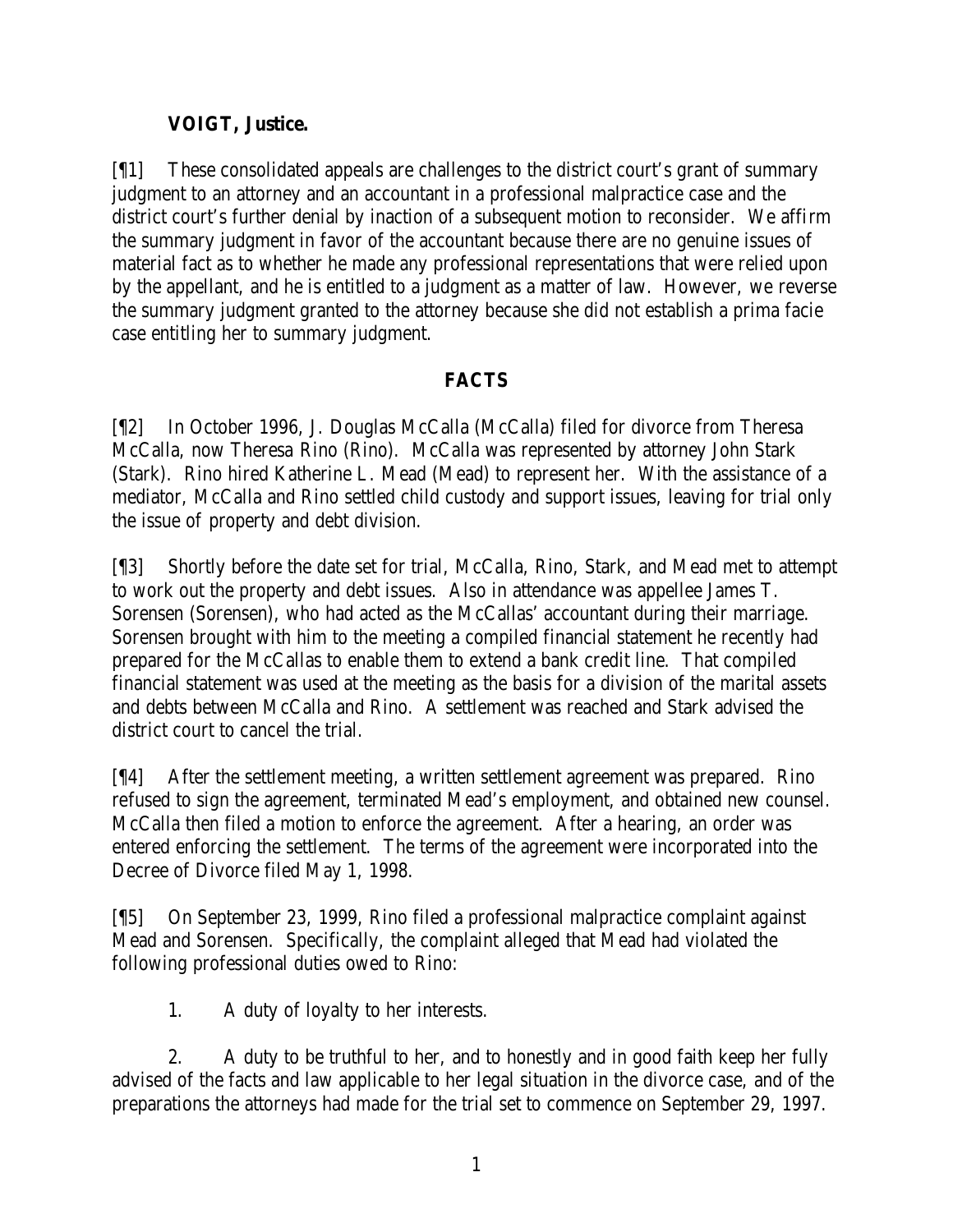3. A duty to investigate the applicable facts, particularly the valuation of the husband's interest in his law firm, and to evaluate the effect of those facts on the legal proceedings.

4. A duty to prepare for the trial set to commence on September 29, 1997, including but not limited to the duty to prepare the expert witnesses she allegedly had retained.

5. A duty to prepare for, advise Rino with regard to, and participate in, the mediation conducted on September 24, 1997, including but not limited to the duty to be conversant with the relevant financial facts which were in dispute between the parties, and a duty to negotiate zealously on behalf of Rino.

[¶6] The complaint alleged that Sorensen had violated the following professional duties owed to Rino:

1. A duty of loyalty to her interests when he purported to act on her behalf.

2. A duty to be truthful and unbiased with respect to the valuation of the husband's interest in his law firm.

3. A duty to provide accounting information that was truthful and represented accurately what it purported to show about the parties' assets and liabilities.

[¶7] Finally, Rino's complaint alleged that, as a result of the malpractice of Mead and Sorensen, Rino received more than \$400,000.00 less than she should have received in the property division.

[¶8] Sorensen and Mead separately filed motions for summary judgment. Mead argued that the district court's enforcement of the settlement agreement collaterally estopped Rino from later contending that she had not agreed to the settlement. Sorensen's primary argument was that Rino knew the compiled financial statement was never intended by Sorensen as a representation of the value of the properties listed. The district court granted both motions and these appeals followed.

#### **ISSUES**

[¶9] The parties do not agree as to what issues are before this Court. To more fully present the parties' viewpoints, we will set forth the issues as they have been stated by them. Rino lists the issues as follows: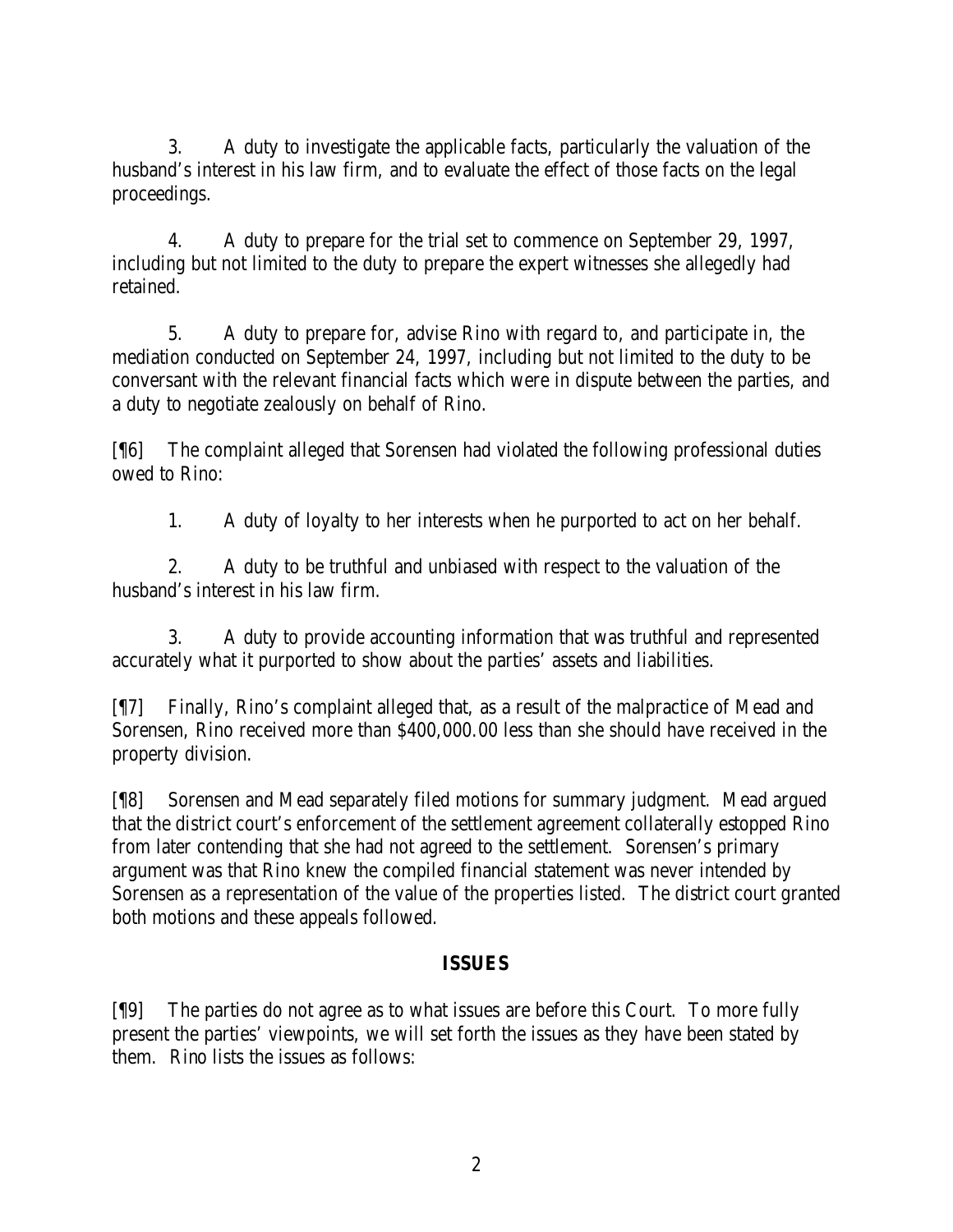1. Whether it is error to grant summary judgment in favor of a lawyer sued for malpractice when there is [a] dispute of fact as to the following errors by the attorney:

- a. Failure to hire an expert accountant for trial as promised.
- b. Failure to provide advice or explanation of misleading financial documents with regard to the client's husband's law firm, showing the husband's interest in the law firm to have virtually zero value.
- c. Failure to hire an attorney expert for trial to testify to the value of the husband's work in progress, as the attorney had promised.
- d. Failure to obtain information about the client's husband's law firm financials and work in progress.
- e. Failure to assert a claim for alimony as promised.
- f. Failure to be prepared to try the case.
- g. Settlement of the case without the client's authority.
- h. Incorrect legal advice concerning the client's right to a share of her husband's retirement account accumulated during the marriage.

2. Whether the court can disregard the opinions of the client's expert because they are based on assuming the hypothetical facts of the client's allegations of malpractice.

3. Whether the court can disregard the deposition testimony of the client's experts because the transcripts were filed of record by the opposing parties rather than the client.

4. Whether a court can rely on an expert opinion that there was no legal malpractice in a divorce case, when the expert considered only material from the divorce case while failing to consider any of the disputed facts in the malpractice claim itself.

5. Whether a client has to offer contradictory expert testimony when the lawyer's expert has given no opinion that there was an absence of malpractice.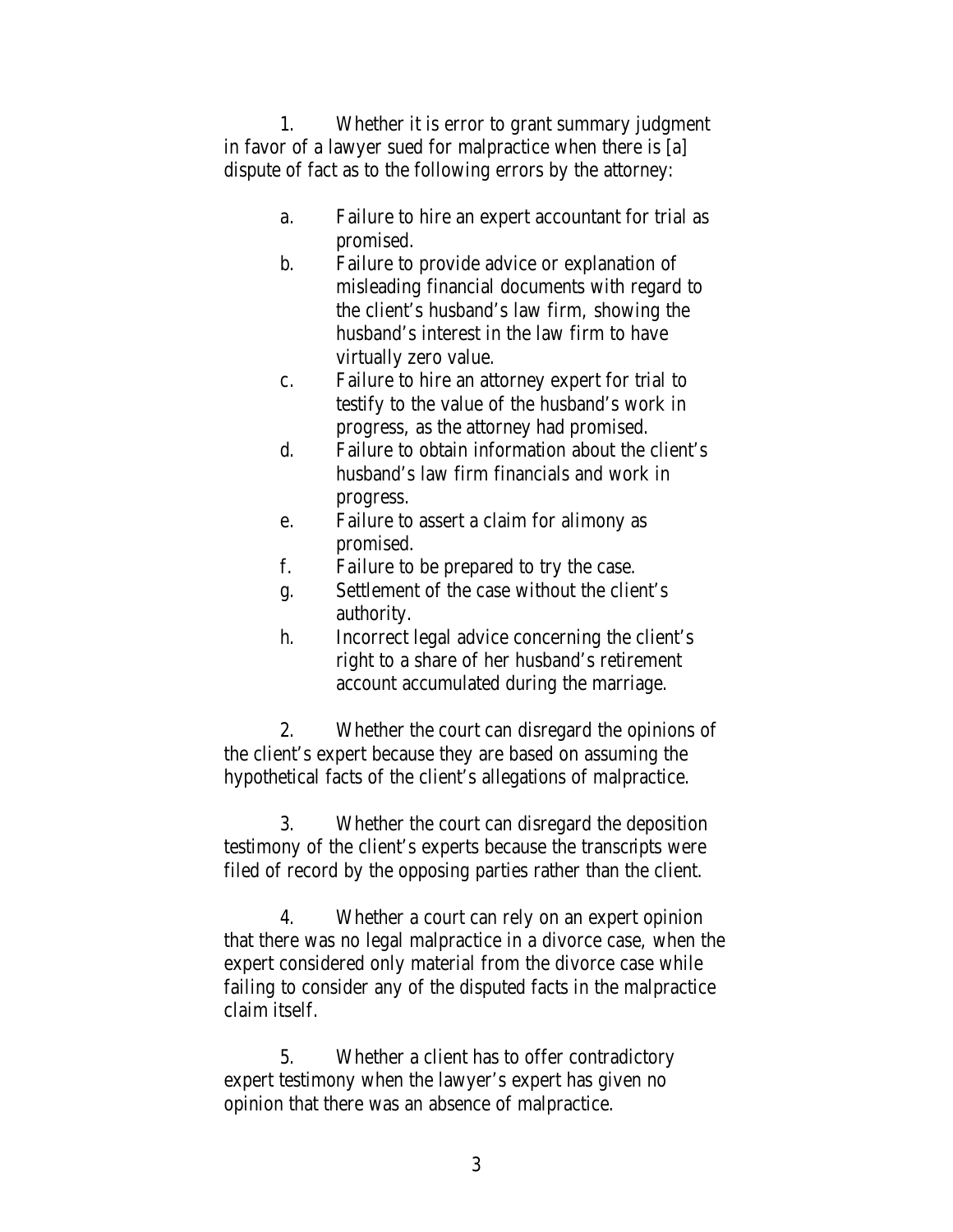\* \* \*

6. Where both parties' experts agree it is accountant malpractice to present and use false and misleading financial information, whether the court can grant summary [judgment] on the factual issue of whether the financial information was misleading.

\* \* \*

7. Whether it is error for the trial court to deny [W.R.C.P.] 60 relief when the court was incorrect with regard to the timely filing of the plaintiff's expert information in opposition to summary judgment.

[¶10] Mead contends that the sole issue before this Court is whether the district court properly entered summary judgment in favor of Mead when Rino failed to submit appropriate expert affidavits or other testimony to establish a genuine issue of material fact to counter the affidavit of Mead's expert that Mead acted in a reasonable, careful and prudent manner with respect to her representation of Rino and did not fall below the applicable standard of care.

[¶11] Sorensen presents the accountant malpractice issue as being whether summary judgment was appropriate where Rino failed to submit expert testimony to counter the testimony of Sorensen's expert that Sorensen complied in all respects with the applicable standard of care, where there was uncontroverted evidence that Sorensen effectively disclaimed any representation regarding the accuracy of the information presented in the compiled financial statement, and where Rino admitted that she did not rely upon the financial statement compiled by Sorensen.

#### **STANDARD OF REVIEW**

[¶12] Rulings on summary judgment motions are governed by the following language found in  $W.R.C.P. 56(c)$ :

> The judgment sought shall be rendered forthwith if the pleadings, depositions, answers to interrogatories, and admissions on file, together with the affidavits, if any, show that there is no genuine issue as to any material fact and that the moving party is entitled to a judgment as a matter of law.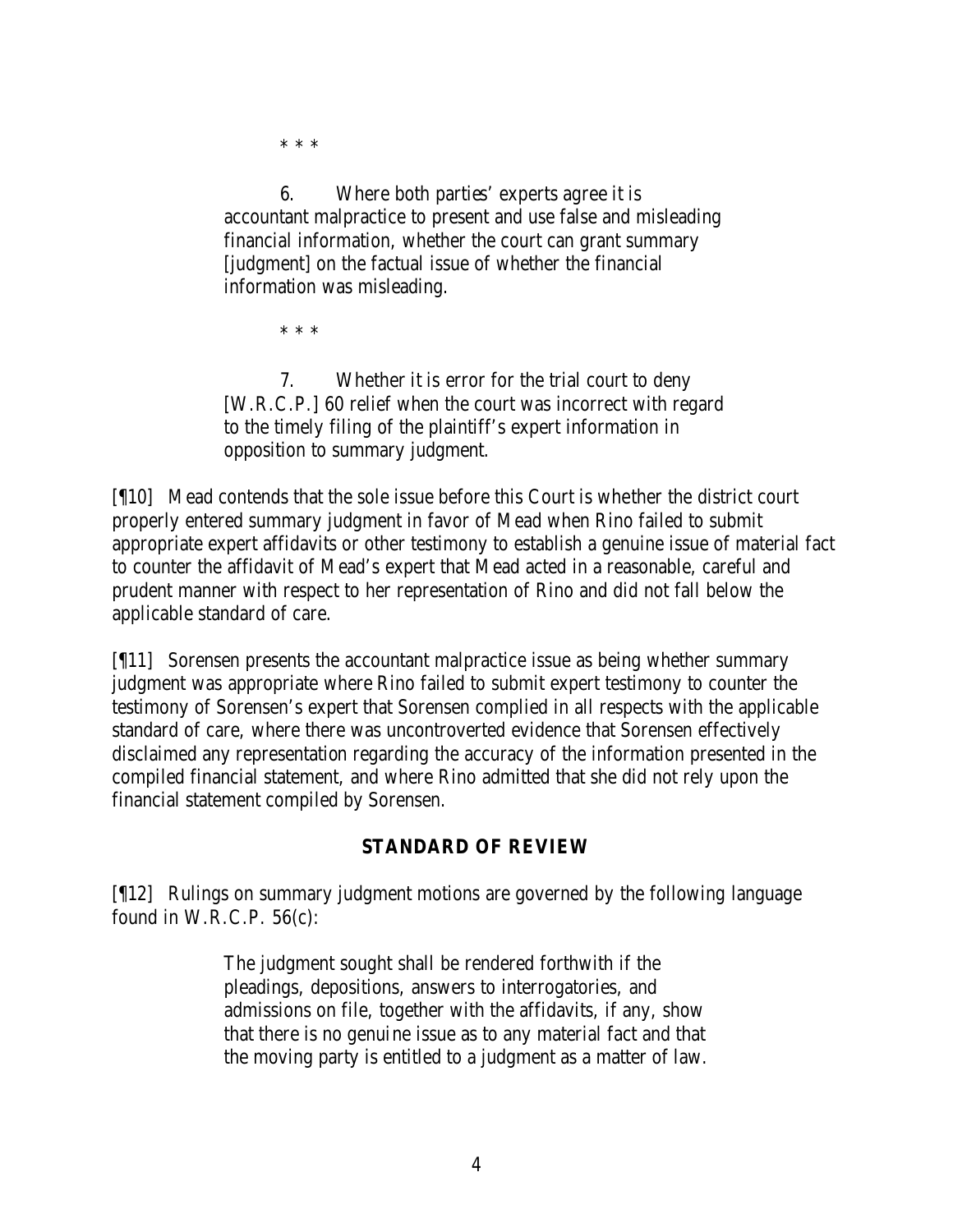Our standard for the appellate review of a summary judgment was recently reiterated in *Hasvold v. Park County School Dist. No. 6*, 2002 WY 65, ¶ 11, 45 P.3d 635, 637-38 (Wyo. 2002) (*quoting Unicorn Drilling, Inc. v. Heart Mountain Irr. Dist.*, 3 P.3d 857, 860 (Wyo. 2000)):

> "Summary judgment is proper only when there are no genuine issues of material fact and the prevailing party is entitled to judgment as a matter of law. . . . We review a summary judgment in the same light as the district court, using the same materials and following the same standards. 'We examine the record from the vantage point most favorable to the party opposing the motion, and we give that party the benefit of all favorable inferences which may fairly be drawn from the record.' . . . Summary judgment serves the purpose of eliminating formal trials where only questions of law are involved. . . . We review a grant of summary judgment by deciding a question of law de novo and afford no deference to the district court's ruling on that question. . . .

. . . A material fact is any fact that, if proved, would have the effect of establishing or refuting an essential element of a claim or defense asserted by a party. . . ."

Summary judgment is a drastic remedy because it denies a trial to the non-moving party. *Coones v. F.D.I.C.*, 848 P.2d 783, 795 (Wyo. 1993). The initial burden is on the movant to make a prima facie showing that there are no genuine issues as to any material fact and that he is entitled to a judgment as a matter of law. *Hozian v. Weathermon*, 821 P.2d 1297, 1298 (Wyo. 1991) (*quoting Boehm v. Cody Country Chamber of Commerce*, 748 P.2d 704, 710 (Wyo. 1987)). If the movant makes such a showing, the burden then shifts to the party opposing the motion to present specific facts showing the existence of genuine issues of material fact. *Hozian*, 821 P.2d at 1298 (*quoting Boehm*, 748 P.2d at 710).

[¶13] Over the years, this Court has repeatedly stated that summary judgments are not favored, especially in negligence actions. *See, for example, Roitz v. Kidman*, 913 P.2d 431, 432 (Wyo. 1996); *Hozian*, 821 P.2d at 1298; and *Dubus v. Dresser Industries*, 649 P.2d 198, 201 (Wyo. 1982). This rule is particularly true in malpractice actions. *DeHerrera v. Memorial Hospital of Carbon County,* 590 P.2d 1342, 1345 (Wyo. 1979) (*quoting Holl v. Talcott*, 191 So.2d 40, 46 (Fla. 1966), *cert. denied*, 232 So.2d 181 (Fla. 1969)). The mixed questions of law and fact usually involved in a negligence action concerning the existence of a duty, the standard of care and proximate cause "'are ordinarily not susceptible to summary adjudication.'" *Hozian*, 821 P.2d at 1298 (*quoting Kobielusz v. Wilson*, 701 P.2d 559, 560 (Wyo. 1985)). Whether a particular defendant's actions have violated the required duty is generally a question for the jury. *Bancroft v.*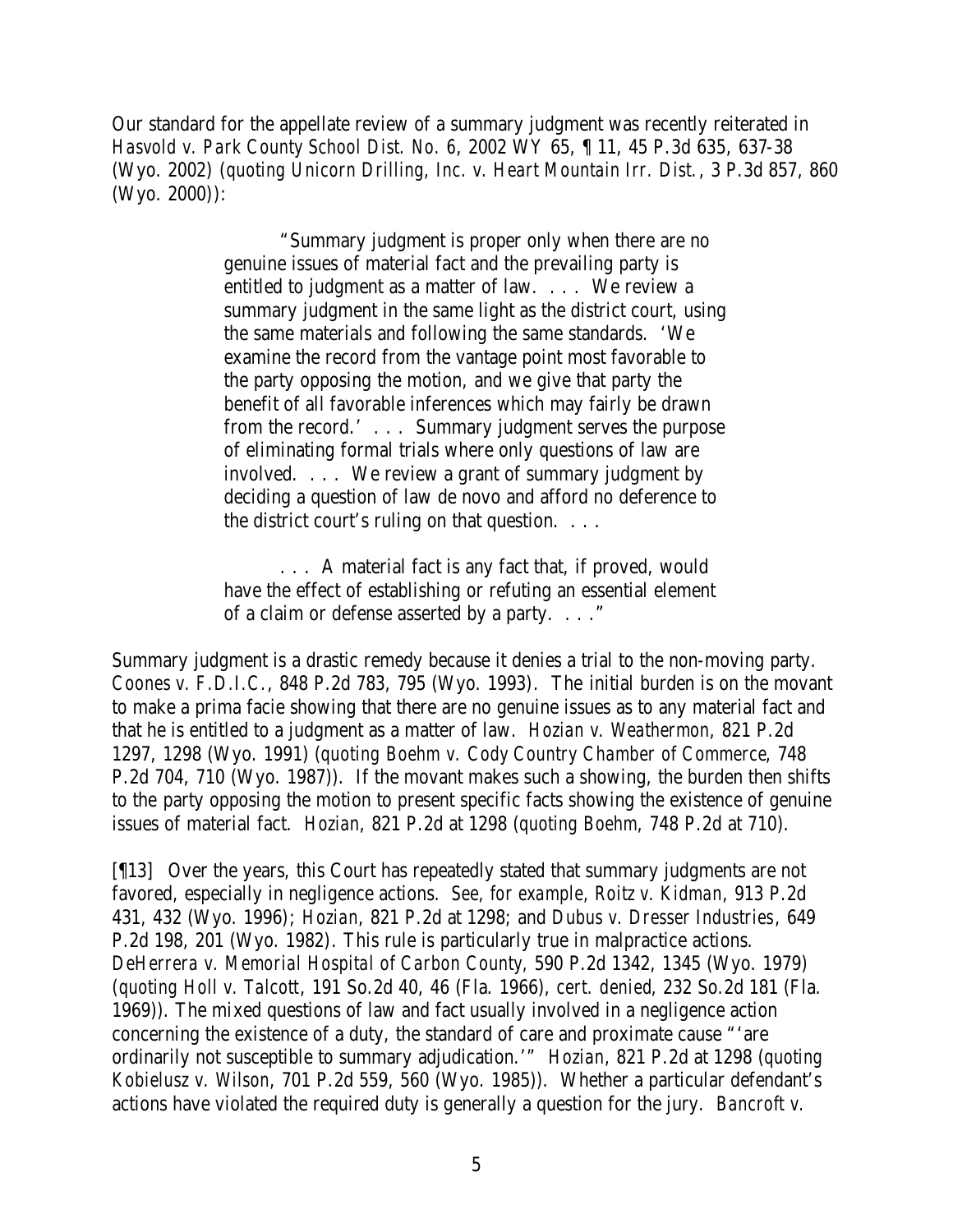*Jagusch*, 611 P.2d 819, 821 (Wyo. 1980). The existence of a duty is, however, a question of law, "'making an absence of duty the surest route to summary judgment in negligence actions.'" *Schuler v. Community First Nat. Bank*, 999 P.2d 1303, 1306 (Wyo. 2000) (*quoting Daily v. Bone*, 906 P.2d 1039, 1043 (Wyo. 1995)); *Krier v. Safeway Stores 46, Inc.*, 943 P.2d 405, 408 (Wyo. 1997). One consequence of the fact that summary judgments are not favored in negligence actions is that, once granted, they are subject to "more exacting scrutiny" on appeal. *Woodard v. Cook Ford Sales, Inc.*, 927 P.2d 1168, 1169 (Wyo. 1996).

[¶14] Expert opinion evidence is not usually sufficient to support a motion for summary judgment because the weight to be given such testimony is generally an issue for the trier of fact. *Western Sur. Co. v. Town of Evansville*, 675 P.2d 258, 262 (Wyo. 1984) (*quoting Castleberry v. Collierville Medical Associates, Inc.*, 92 F.R.D. 492, 493 (W.D.Tenn. 1981)). That is especially true of an affidavit that contains opinions and conclusions. *Western Sur. Co.*, 675 P.2d at 262. The movant cannot prevail "merely by asserting a position on an ultimate fact in the supporting affidavit." *Greenwood v. Wierdsma*, 741 P.2d 1079, 1087 (Wyo. 1987). On the other hand, a summary judgment based upon expert opinion affidavits may be appropriate "when the showing made by the movant is sufficient and uncontroverted." *Conway v. Guernsey Cable TV*, 713 P.2d 786, 788 (Wyo. 1986) (*quoting Mealey v. City of Laramie*, 472 P.2d 787 (Wyo. 1970)). The most likely scenario for that to occur is where the only issue is one requiring expert opinion because the case is of a highly technical nature, such that laypersons could not understand it. *Western Sur. Co.*, 675 P.2d at 263. In such case, if the expert opinion testimony is not controverted, summary judgment may be appropriate. *Id.* While it is true that in a malpractice case the standard of care and any violation thereof generally must be established through expert testimony, "the nonmoving plaintiff has no obligation to present expert testimony at the pretrial stage, unless the movant establishes that no material questions of fact exist with respect to the allegations in the complaint." *Metzger v. Kalke*, 709 P.2d 414, 422 (Wyo. 1985).

#### **PROFESSIONAL MALPRACTICE**

[¶15] Much of Wyoming's professional malpractice law has developed in the arena of medical malpractice.

[¶16] This Court has imported that law into the field of legal malpractice:

After establishing a duty, the plaintiff in a medical malpractice case

> "'"has the obligation to establish (1) the accepted standard of medical care or practice, (2) that the doctor's conduct departed from the standard, and (3)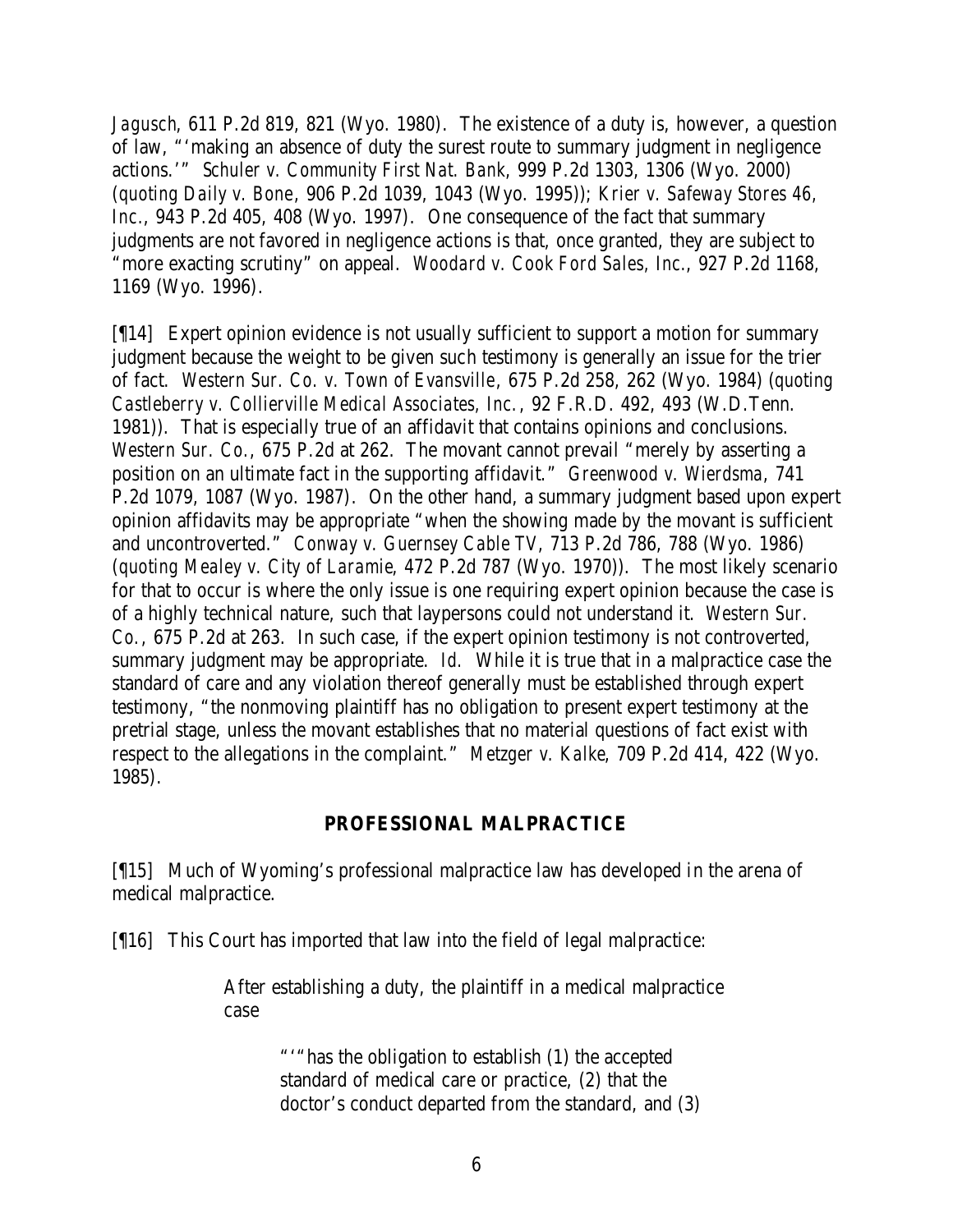that his conduct was the legal cause of the injuries suffered." . . .'

. . . We conclude that the test applicable in our medical malpractice cases should also apply in the analogous situation of a legal malpractice claim."

*Moore v. Lubnau*, 855 P.2d 1245, 1248 (Wyo. 1993) (*quoting Metzger*, 709 P.2d at 421 and *Harris v. Grizzle*, 625 P.2d 747, 751 (Wyo. 1981)).<sup>1</sup>

[¶17] The general standard of care for lawyers in Wyoming is "'that degree of care, skill, diligence and knowledge commonly possessed and exercised by a reasonable, careful and prudent lawyer in the practice of law in this jurisdiction.'" *Moore*, 855 P.2d at 1248. As with medical malpractice, establishment of the actual standard adhered to by a "reasonable, careful and prudent" lawyer must typically be accomplished through expert testimony. *Peterson v. Scorsine*, 898 P.2d 382, 388 (Wyo. 1995); *Moore*, 855 P.2d at 1249. However, expert testimony is not required where the common sense and experience of a layperson are sufficient to establish the standard of care. *Meyer v. Mulligan*, 889 P.2d 509, 516 (Wyo. 1995) (*quoting Moore*, 855 P.2d at 1248).

[¶18] This Court has not previously been called upon to say whether these same principles apply to allegations of accountant malpractice. We cannot see why they should not.

> As in the case of lawyers, doctors, architects, engineers, and others engaged in rendering professional services for compensation, it is implied in all contracts for the employment of public accountants that they will render their services with that degree of skill, care, knowledge, and judgment usually possessed and exercised by members of that profession in the particular locality, in accordance with accepted professional standards and in good faith without fraud or collusion. While not insurers against damage, it is generally recognized that accountants may be held liable to

<sup>&</sup>lt;sup>1</sup> This focus on the tort principles of negligence should not detract from the continued recognition that the attorney-client relationship is a contractual one. In *Jackson State Bank v. King,* 844 P.2d 1093, 1095-96 (Wyo. 1993), we declined to extend the comparative negligence statute to a legal malpractice claim because such a claim is based on contract. Similarly, in *Long-Russell v. Hampe,* 2002 WY 16 ¶ 11, 39 P.3d 1015, 1020 (Wyo. 2002), we held that a plaintiff in a legal malpractice case based on allegations of negligence is not entitled to present a claim for emotional distress damages, which is a tort remedy. In addition, a cause of action against an attorney may sound in contract where the allegation is the violation of a specific contract term, rather than the violation of a professional duty imposed by law. *See* the related discussion as to accountant malpractice.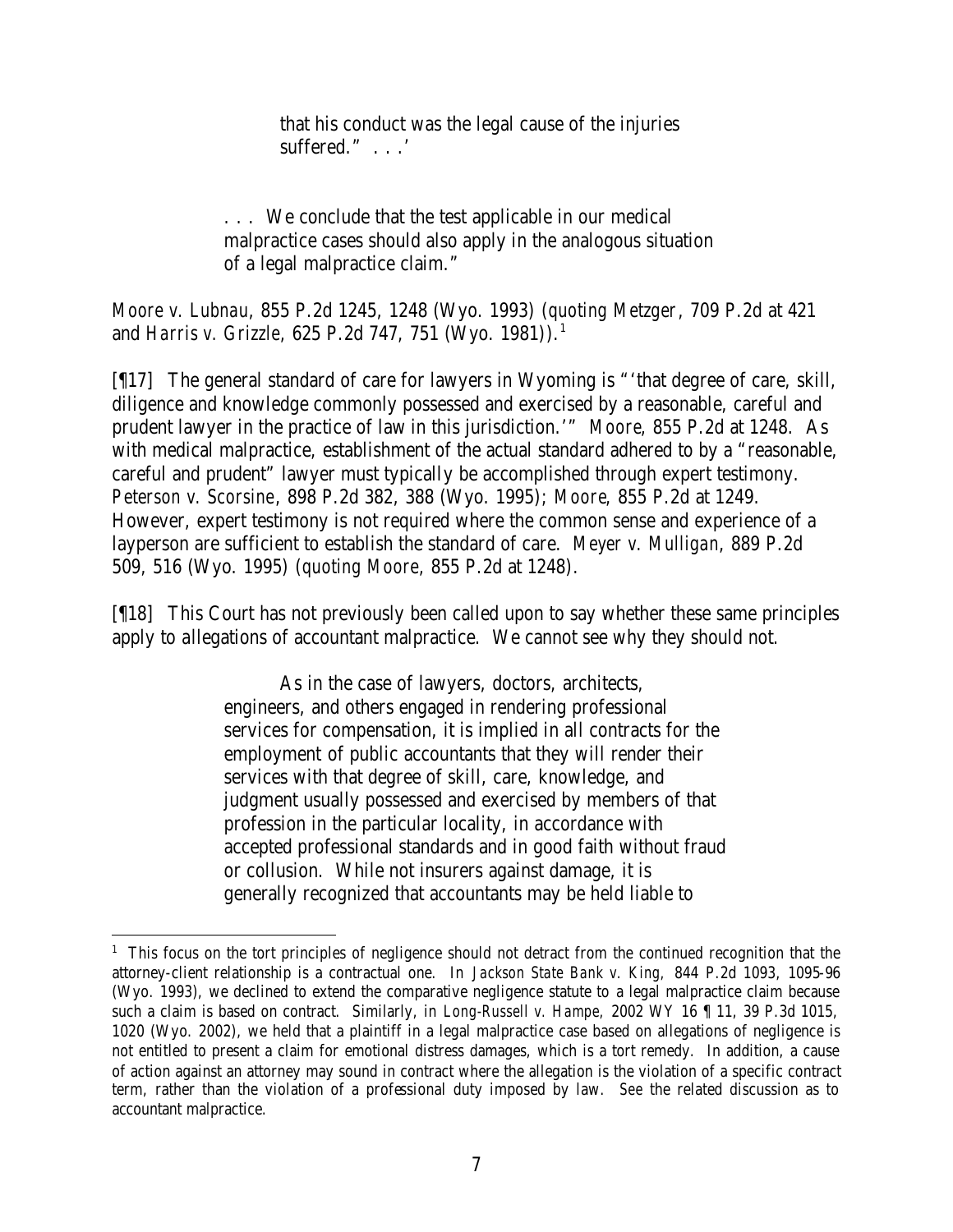clients for damages resulting from fraud, misconduct, or negligence in their professional undertaking.

1 Am.Jur.2d *Accountants* § 19 at 543 (1994) (footnote omitted); 2 *see also Hydroculture, Inc. v. Coopers & Lybrand*, 174 Ariz. 277, 848 P.2d 856, 860 (1992).

[¶19] Just as with other professionals, a question has been raised as to whether an allegation of accountant malpractice sounds in tort or in contract.

> Since a client's malpractice action against an accountant is necessarily based to some degree on a violation of the parties' contract, either by malfeasance or nonfeasance, some jurisdictions adhere to the view that an action for accountant malpractice is maintainable only on a breach of contract theory. However, the courts have more frequently recognized that accountants may be held liable to clients for malpractice in actions founded both on contract and tort.

1 Am.Jur.2d *Accountants*, *supra*, § 20 (footnote omitted). Some courts consider the action to be one in contract if the allegation is a violation of a specific contract term, but in tort if the allegation is a violation of a duty imposed by law as a result of the contractual relationship. *See, for example, Thomas v. Cleary*, 768 P.2d 1090, 1092 n.6 (Alaska 1989); *Billings Clinic v. Peat Marwick Main & Co.*, 244 Mont. 324, 797 P.2d 899, 908 (1990); and *DOIT, Inc. v. Touche, Ross & Co.*, 926 P.2d 835, 841-42 (Utah 1996). When the cause of action for professional negligence sounds in tort, the elements are "(1) the duty of the professional to use such skill, prudence, and diligence as other members of the profession commonly possess and exercise; (2) a breach of that duty; (3) a proximate causal connection between the negligent conduct and the resulting injury; and (4) actual loss or damage resulting from the professional's negligence." *Linck v. Barokas & Martin*, 667 P.2d 171, 173 n.4 (Alaska 1983).

[¶20] We conclude that the standards as to professional malpractice that we have formerly adopted for medical malpractice, and have extended to legal malpractice, should apply equally in regard to allegations of accountant malpractice. Nothing has been shown to this Court to suggest that the practice of accounting, or the relationship between accountant and client, requires a different standard. After establishing a duty based on the accountantclient contract, the plaintiff in an accounting malpractice case has the obligation to establish (1) the accepted standard of accounting care or practice, (2) that the accountant's conduct departed from that standard, and (3) that the accountant's conduct was the legal cause of the injuries suffered.

  $2$  By quoting this source, we are not adopting a locality rule for testing accountant malpractice.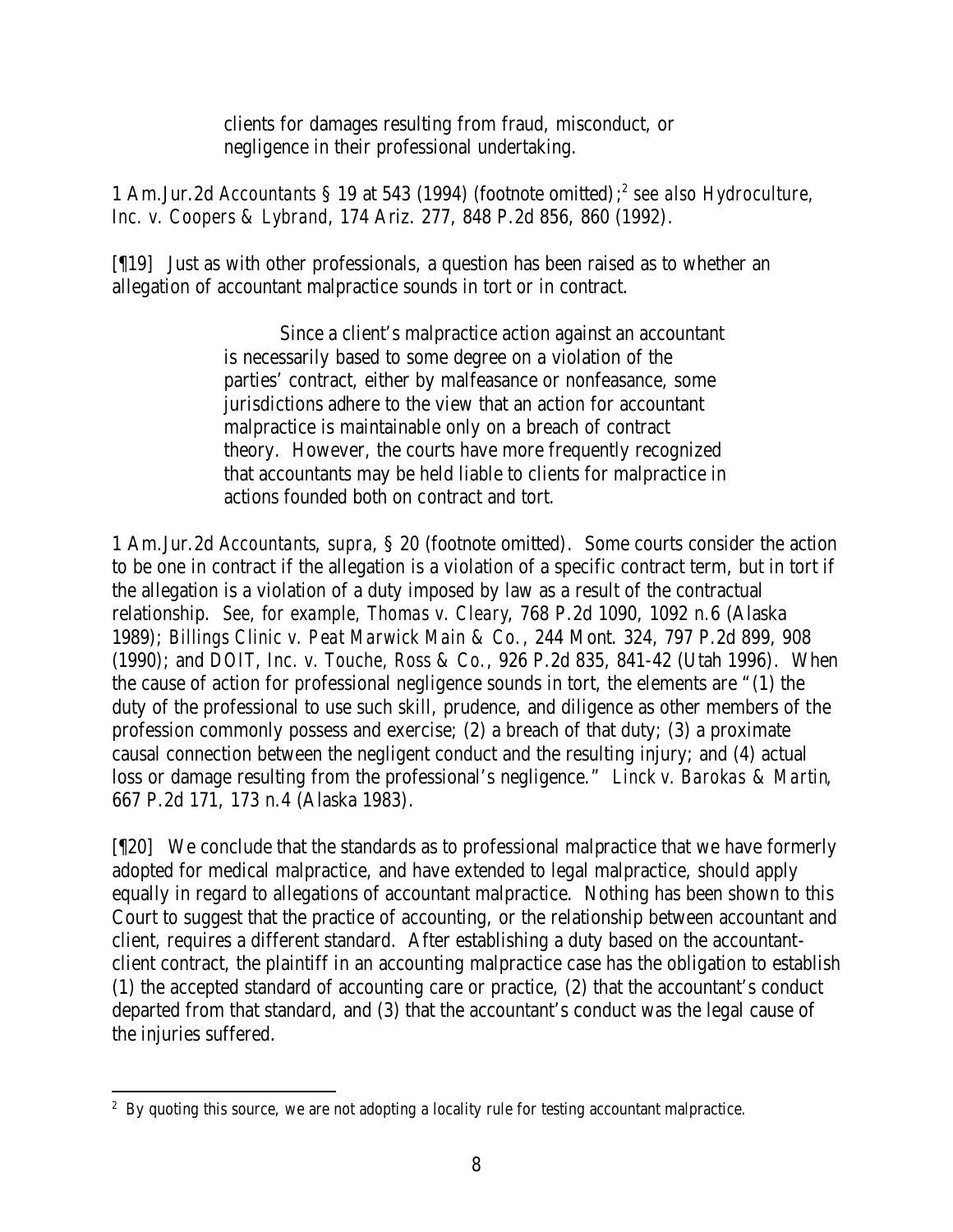#### **DISCUSSION**

#### **LEGAL MALPRACTICE**

[¶21] In its decision letter, the district court concluded that summary judgment in Mead's favor was appropriate because (1) Mead's submittals established a prima facie case that she was not negligent; (2) the issues were such that expert testimony was required to establish the standard of care and any violation thereof; and (3) Rino had not countered Mead's expert's testimony. We reverse because we find that Mead's submittals, including the affidavit of Mead's expert, did not establish that there were no genuine issues of material fact, and, thus, the burden did not shift to Rino to produce expert testimony. *Havens v. Hoffman,* 902 P.2d 219, 222-23 (Wyo. 1995) (*quoting Roybal v. Bell*, 778 P.2d 108, 112- 14 (Wyo. 1989)).

[¶22] The affidavit of Mead's expert does contain some facts in substantiation of its conclusion that Mead's conduct did not fall below the standard of care. For instance, the affidavit cites to correspondence that shows Mead had considered the value of McCalla's law practice, as well as the issue of alimony. Beyond that, however, the affidavit does not counter Rino's other factual allegations that Mead failed to hire accountant and attorney experts as promised, failed to prepare for the mediation session, failed to prepare for the trial, and failed to give correct advice as to the treatment of McCalla's retirement account in the property division. With these issues of material fact remaining, Mead's expert's opinion that Mead "acted in a reasonable, careful and prudent manner with respect to her representation of" Rino is simply premature.

[¶23] The first rule for the entry of a summary judgment is that there must not remain any genuine issues as to any material facts. Indeed, the non-moving party's obligation to counter a motion for summary judgment with materials beyond the pleadings does not arise until the movant has made a prima facie showing that there are no such issues. *Hozian*, 821 P.2d at 1298 (*quoting Boehm*, 748 P.2d at 710). That showing was not made in this case. It cannot be said, as a matter of law, that Mead's conduct did not violate the standard of care when what Mead may or may not have done remains controverted.

[¶24] Before advancing to the malpractice allegations against Sorensen, we must address another substantial issue that was raised in Mead's summary judgment motion, was ruled upon in the district court's decision letter, was mentioned in the final order, but has not been addressed in this appeal. Mead contended in her motion that, under the doctrine of collateral estoppel, Rino was barred from relitigating issues in this case that had been decided when the district court enforced the settlement agreement. The collateral estoppel doctrine prohibits the relitigation of issues that were actually and necessarily involved in a prior action between the same parties. *Kahrs v. Board of Trustees for Platte County School Dist. No. 1*, 901 P.2d 404, 406 (Wyo. 1995). Courts are to consider four factors in deciding whether the doctrine applies: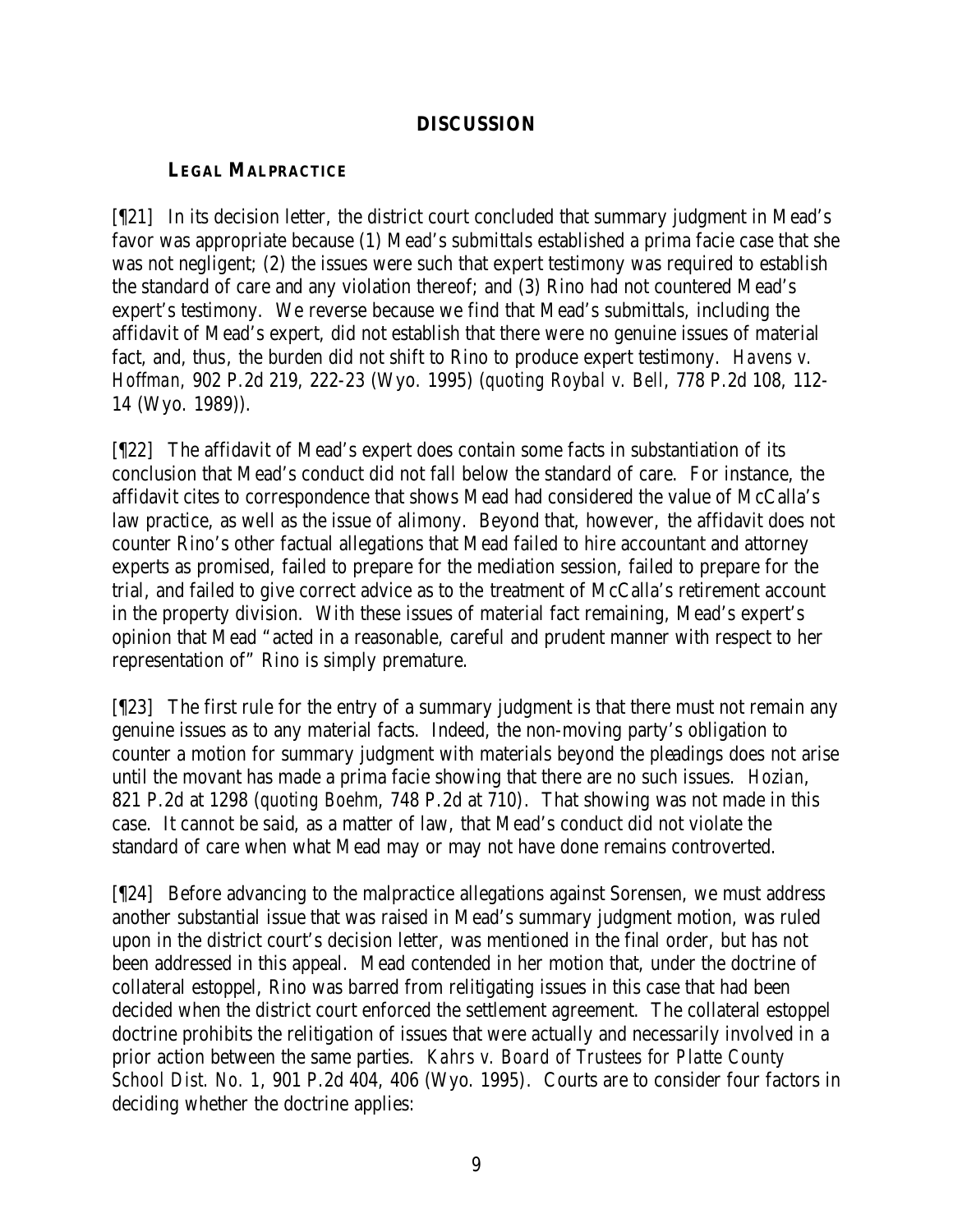"(1) whether the issue decided in the prior adjudication was *identical* with the issue presented in the present action; (2) whether the prior adjudication resulted in a judgment on the merits; (3) whether the party against whom collateral estoppel is asserted was a party or in privity with a party to the prior adjudication; and (4) whether the party against whom collateral estoppel is asserted had a full and fair opportunity to litigate the issue in the prior proceeding."

*Id.* (*quoting Slavens v. Board of County Com'rs for Uinta County*, 854 P.2d 683, 686 (Wyo. 1993)) (emphasis in original).

[¶25] In its decision letter, the district court concluded that collateral estoppel applied as to some issues, but not others:

> Collateral estoppel, then, precludes [Rino's] claims that Mead agreed to the settlement without Rino's consent, and that she entered into the settlement under duress because Rino was unprepared for trial. Collateral estoppel does not pre[v]ent Rino from claiming that Mead gave her bad advice about alimony, property values and retirement because those claims made no difference at the settlement enforcement hearing.

[¶26] The decision letter was dated December 7, 2000, and was filed on December 11, 2000. Some wrangling over the form of the order followed. On February 20, 2001, the district court judge signed the Order Granting Defendant Mead's Motion for Summary Judgment. That order contains the following "finding and conclusion:"

> 4. Judge Guthrie of the Ninth Judicial District heard the motion to enforce settlement and found that a settlement was reached on September 24, 1997, that the settlement terms were "inherently fair and equitable," that there was no evidence of fraud or undue influence in reaching the settlement, and that [Rino] assented to the settlement. [Rino] did not appeal Judge Guthrie's decision.

The order then granted summary judgment to Mead "as to all claims."

[¶27] We presume that the intent of the cited portion of the order was to grant summary judgment to Mead on the issue of collateral estoppel as outlined in the decision letter. Inasmuch as Judge Guthrie's decision was not appealed, and inasmuch as neither Mead nor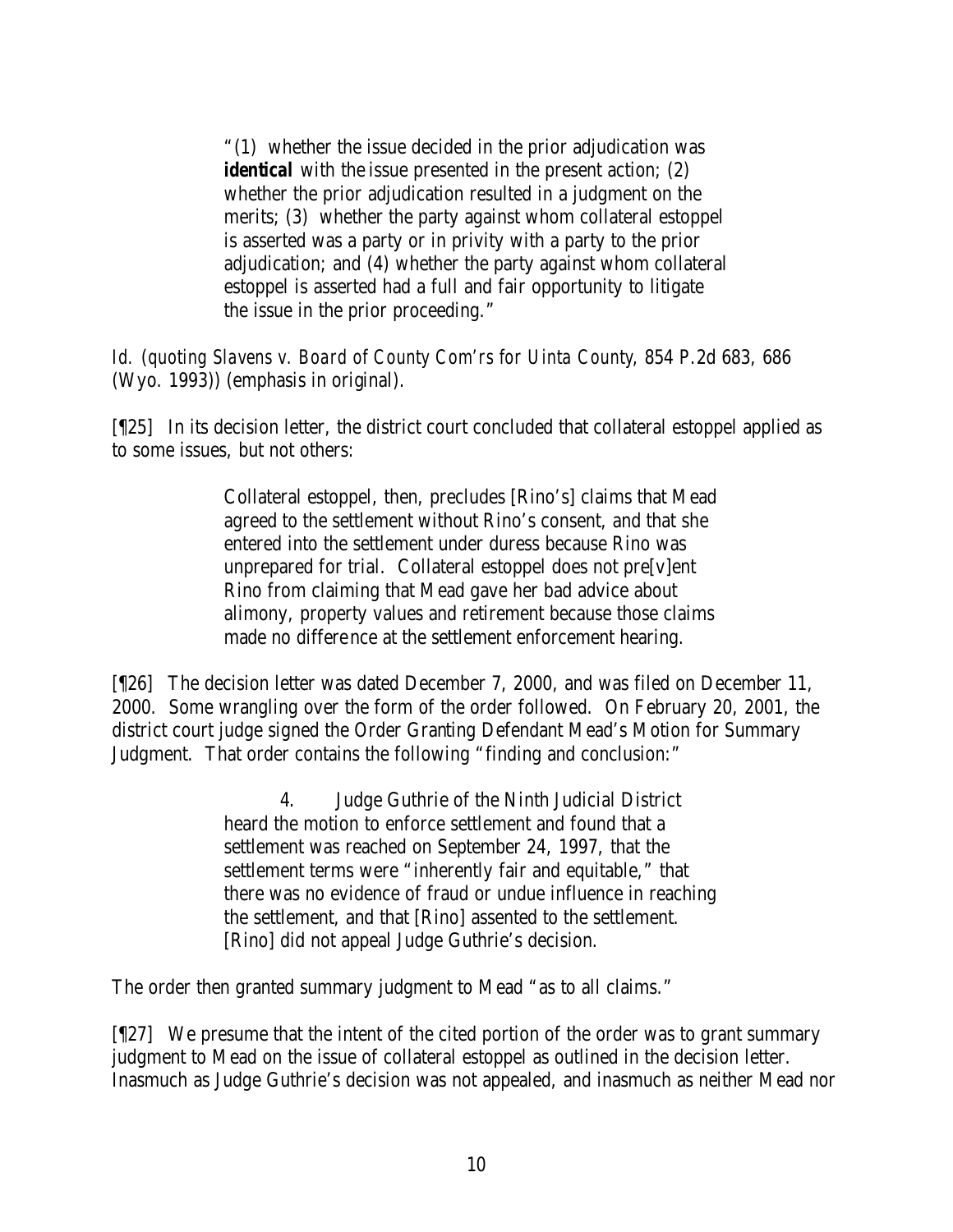Rino have in this appeal presented argument for or against the district court's application of collateral estoppel, the district court's ruling on that issue remains the law of the case.<sup>3</sup>

[¶28] Reversal of the summary judgment granted to Mead on the grounds set forth above forecloses any need to discuss Rino's appeal of the denial by inaction of her W.R.C.P. 60(b) motion raised as her seventh issue on appeal.

## **ACCOUNTANT MALPRACTICE**

[¶29] In response to interrogatories propounded by Sorensen, Rino identified Sorensen's alleged acts of professional negligence as:

> (1) At the settlement conference he presented a financial statement of . . . McCalla's purported net worth that was knowingly false, or which he should have known was false. Among other things it reflected a net negative value of [McCalla's] partnership interest in his law firm, and generally misrepresented [McCalla's] assets and liabilities. (2) He had a conflict of interest in that he purported to act in [Rino's] interest as his client, when he apparently was acting in [McCalla's] interest and the interest of [McCalla's] law firm. (3) He misrepresented values of assets and the tax effects and valuations for divorce property division purposes, and in doing so he gave legal advice for which he was not qualified.

[¶30] The undisputed facts developed in the material supporting and opposing Sorensen's motion for summary judgment include the following:

1. During September 1997, Sorensen prepared a compiled financial statement for the McCallas' use in extending a bank credit line.

2. Prior to issuing the compiled financial statement, Sorensen delivered to Rino a client representation letter that indicated in part that the McCallas were "responsible for the fair presentation of the statements of financial condition . . .." McCalla signed the letter, but Rino refused.

3. Prior to issuing the compiled financial statement, Sorensen delivered to Rino an engagement letter that provided, in part, as follows:

<sup>&</sup>lt;sup>3</sup> "Under the 'law of the case' doctrine, a court's decision on an issue of law made at one stage of a case becomes a binding precedent to be followed in successive stages of the same litigation." *Triton Coal Co. v. Husman, Inc.*, 846 P.2d 664, 667 (Wyo. 1993).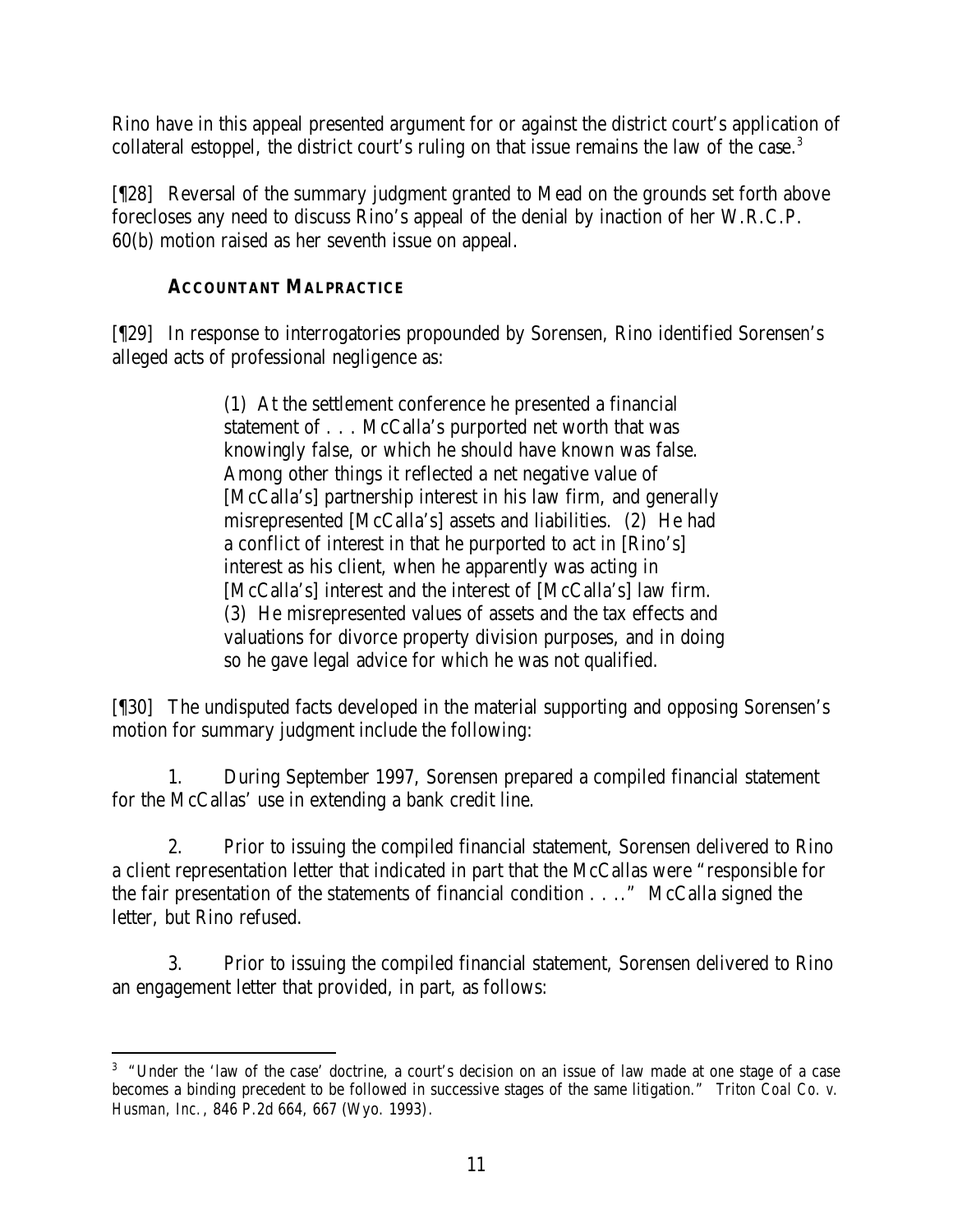We will perform the following service(s):

1. We will compile, from information you provide, the statement of financial condition of J. Douglas & Theresa McCalla as of September 5, 1997 in accordance with Statements on Standards for Accounting and Review Services issued by the American Institute of Certified Public Accountants. We will not audit or review such financial statements. Our report on the financial statements is presently expected to read as follows:

> We have compiled the accompanying statement of financial condition of J. Douglas & Theresa McCalla as of September 5, 1997, in accordance with Statements on Standards for Accounting and Review Services issued by the American Institute of Certified Public Accountants.

A compilation is limited to presenting in the form of financial statements information that is the representation of the individuals whose financial statements are presented. We have not audited or reviewed the accompanying statement of financial condition and, accordingly, do not express an opinion or any other form of assurance on it.

\* \* \*

Our engagement cannot be relied upon to disclose errors, irregularities, or illegal acts, including fraud or defalcations, that might exist. However, we will inform you of any such matters that come to our attention unless they are clearly inconsequential.

4. Rino signed the engagement letter, acknowledging that it was in accordance with her understanding.

5. During the mediation session, Sorensen reminded McCalla and Rino that they each had their own valuation expert.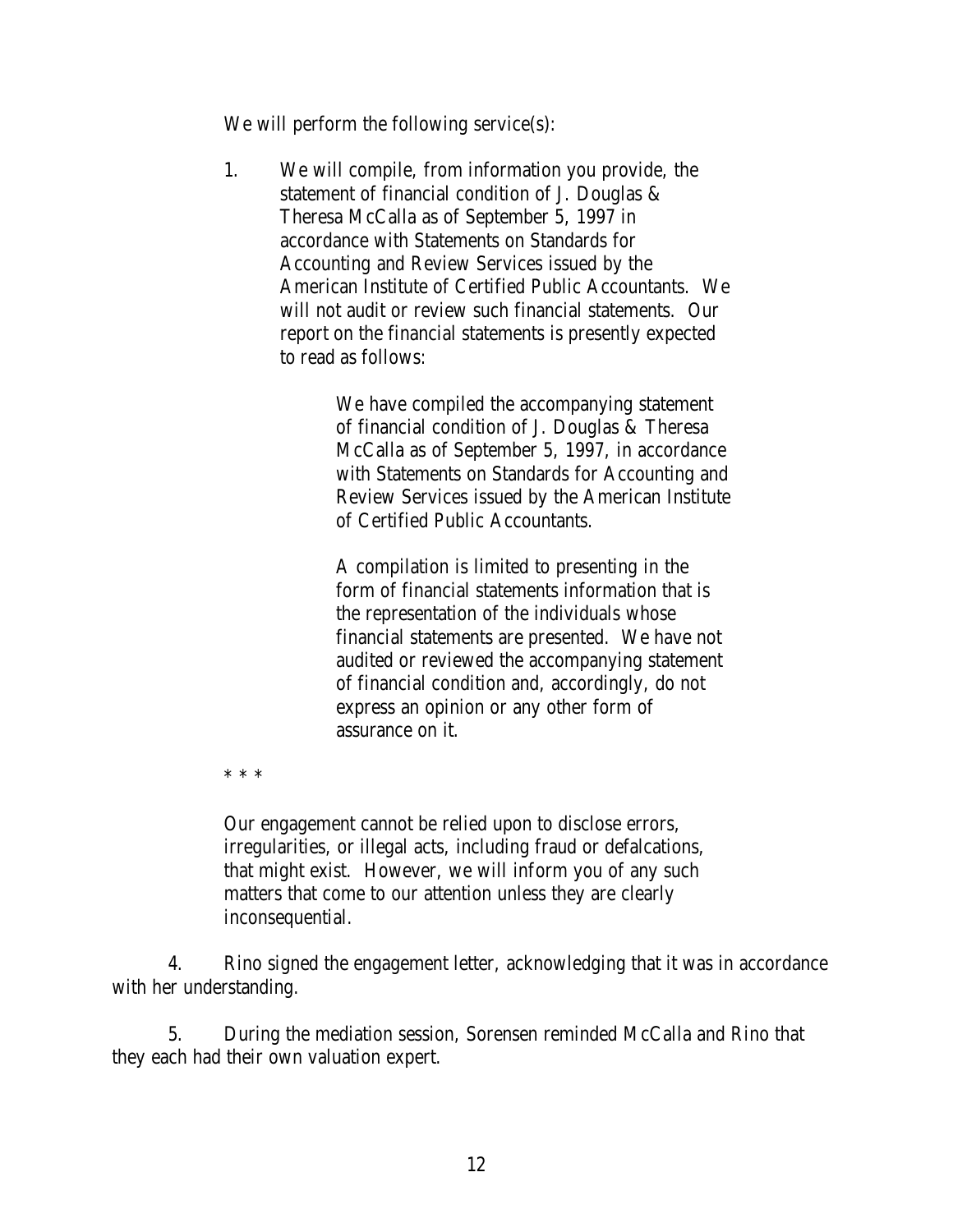6. In her deposition testimony, Rino admitted that, at the mediation session, she did not rely on the valuation of McCalla's interest in his law firm contained in the compiled financial statement because she believed it to be "very inaccurate."

7. Rino was aware that she needed her own valuation expert and had designated such an expert as a witness.

8. Rino was aware that, after her separation from McCalla, Sorensen had continued to act as McCalla's accountant.

[¶31] It is clear that Rino knew that Sorensen had prepared the compiled financial statement in the limited fashion described in the disclaimers. Sorensen's expert established that, in doing so, Sorensen had not violated the professional standard of care. Rino did not counter that opinion with an expert opinion to the contrary. In fact, Rino's expert testified during his deposition that he had not formed an opinion as to whether or not Sorensen had complied with the applicable standard of care.

[¶32] The compiled financial statement plus the accompanying client representation letter and engagement letter effectively disclaimed any representation by Sorensen as to the accuracy of the values contained therein. Any reliance by Rino on the values set forth in the compiled financial statement would have been unreasonable. *Davis v. Wyoming Medical Center, Inc.*, 934 P.2d 1246, 1251 (Wyo. 1997) (*quoting Lincoln v. Wackenhut Corp.*, 867 P.2d 701, 703 (Wyo. 1994)). Further, Rino admitted in her deposition testimony that she did not rely on those values. At the mediation session, Sorensen reminded both McCalla and Rino that each needed his or her own valuation expert. Rino testified that she knew she needed her own valuation expert and that she believed the value of McCalla's interest in his law firm to be much more than the value shown in the compiled financial statement. Indeed, Rino had designated an expert to testify as to the value of the marital estate.

[¶33] In her appellate brief, Rino contends that, by granting summary judgment to Sorensen, the district court was, in effect, deciding the fact question of whether the information in the compiled financial statement was misleading. That is not the case. Whether or not that information was misleading does not matter; the undisputed facts show that Rino knew that Sorensen was not representing the information as being accurate, and Rino did not rely on its accuracy. In other words, the accuracy of the information was not a material fact as it relates to the summary judgment motion.

[¶34] The district court was correct in granting Sorensen's motion for summary judgment. There are no genuine issues of material fact and Sorensen is entitled to judgment as a matter of law. Sorensen's expert established the professional standard of care and gave an opinion based on the undisputed facts that Sorensen did not breach that standard. Rino did not counter those opinions with a contrary expert opinion.